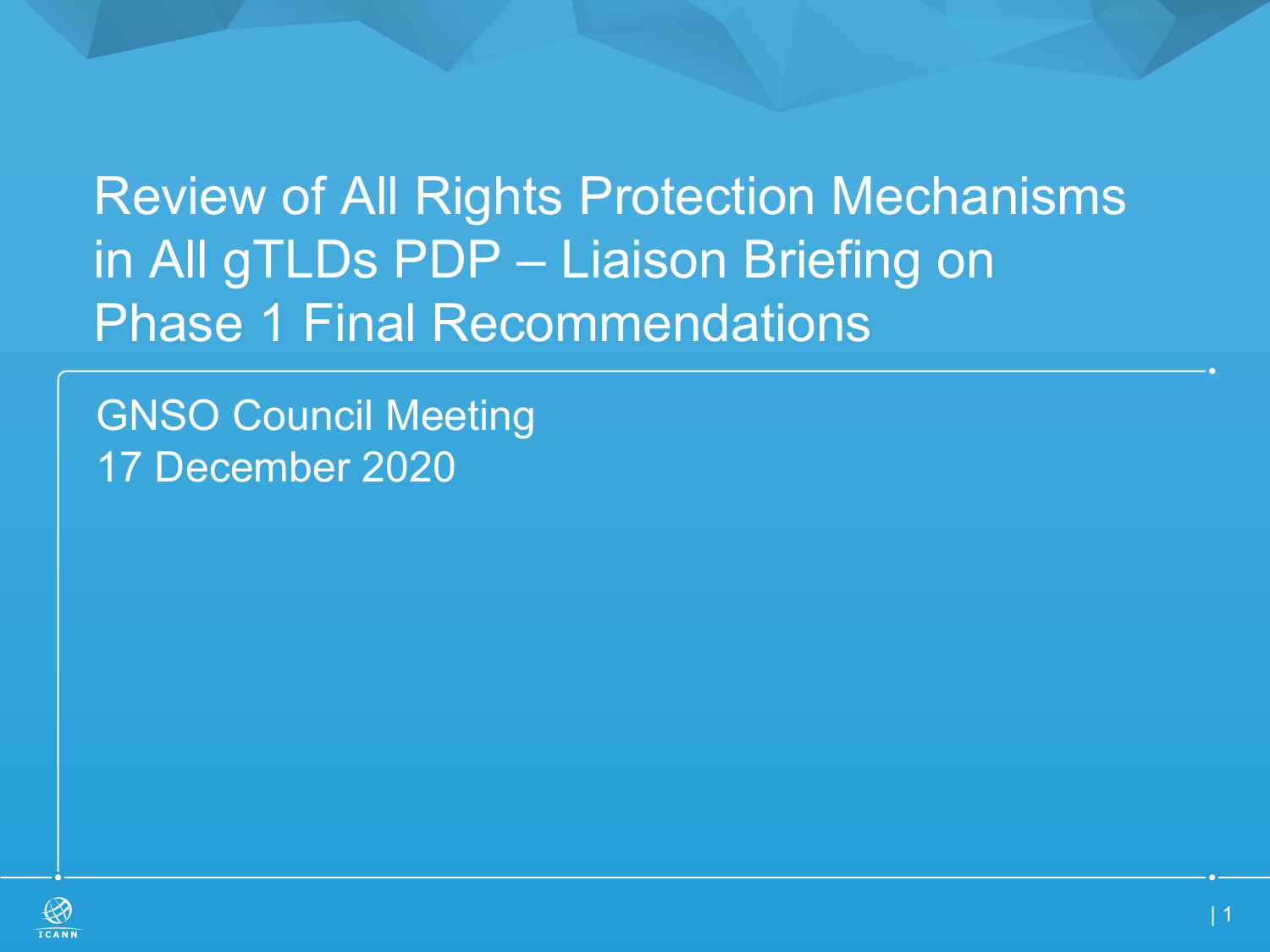# **Background**

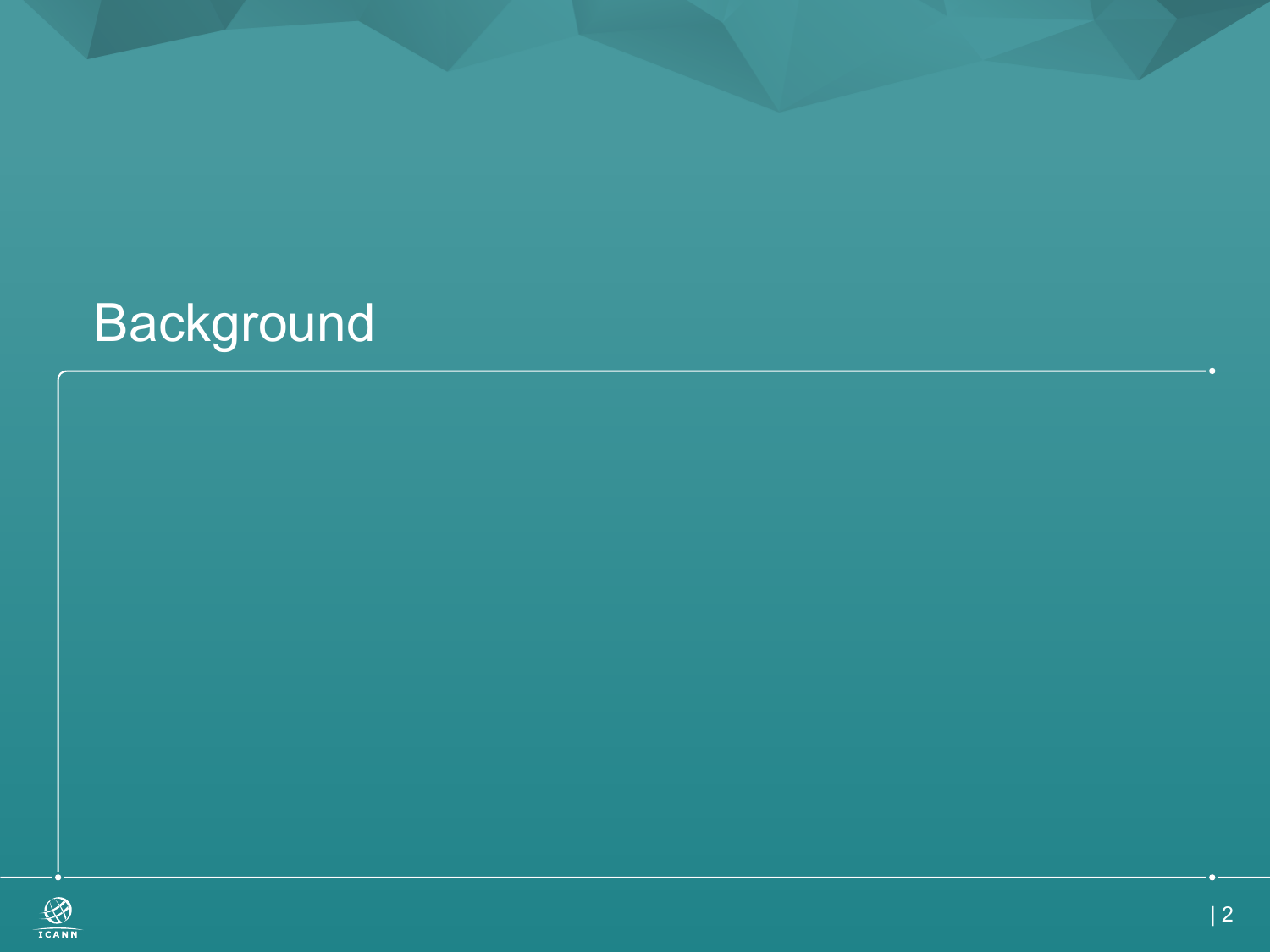# **What is the PDP about? Why is it important?**

- ◉ Chartered in March 2016 to conduct a two-phased PDP
- ◉ Phase 1 RPMs applicable to gTLDs launched under the 2012 New gTLD Program:

Uniform Rapid Suspension (URS) dispute resolution procedure

Trademark Clearinghouse (TMCH)

Sunrise and Trademark Claims offered through the TMCH

Trademark Post-Delegation Dispute Resolution Procedures (TM-PDDRP)

- ◉ Phase 2 UDRP (an ICANN Consensus Policy since 1999)
- ◉ To complete Phase 1 by End-November 2020 (40-day extension granted in September 2020 in addition to 5.5 months previous extension)

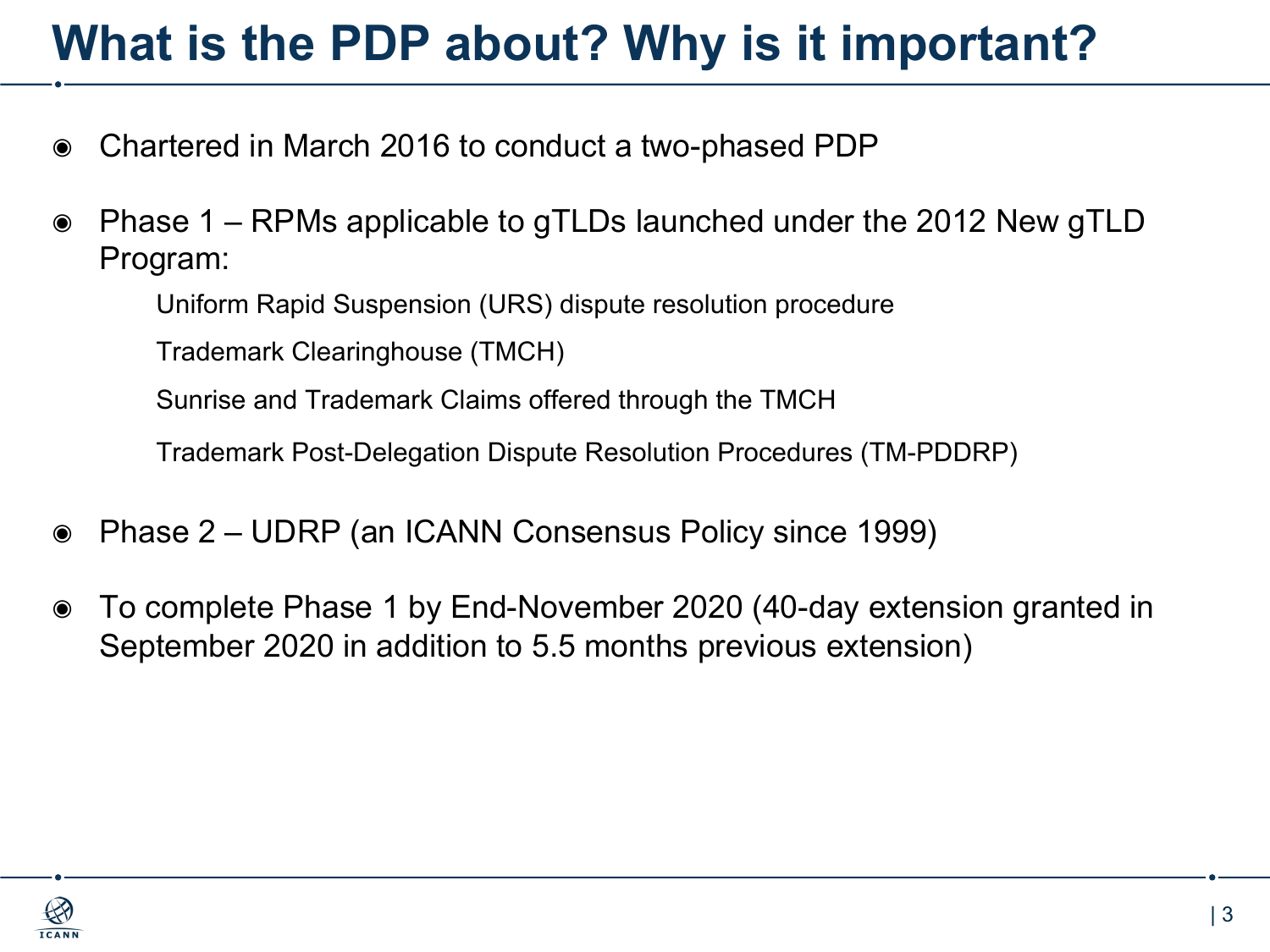### **Milestones**

**May – Early September 2020**: Review Public Comments from 55 contributors

- $\Box$  Two Sub Groups reviewed public comments for preliminary recommendations and questions for community input
- $\Box$  Full Working Group reviewed
	- § Public comments for individually-submitted proposals, overarching charter questions, and general input for the Initial Report
	- § Two Sub Groups' suggestions & public comment review outcome
	- EPDP Phase 1 Recommendation 27 Wave 1 Analysis & CCT-RT Recommendations

### **Mid September – Mid November 2020**:

- Finalize Phase 1 Recommendations
- **Conduct Consensus Call**
- $\Box$  Complete Final Report
- **24 November 2020**: Submitted Final Report to GNSO Council

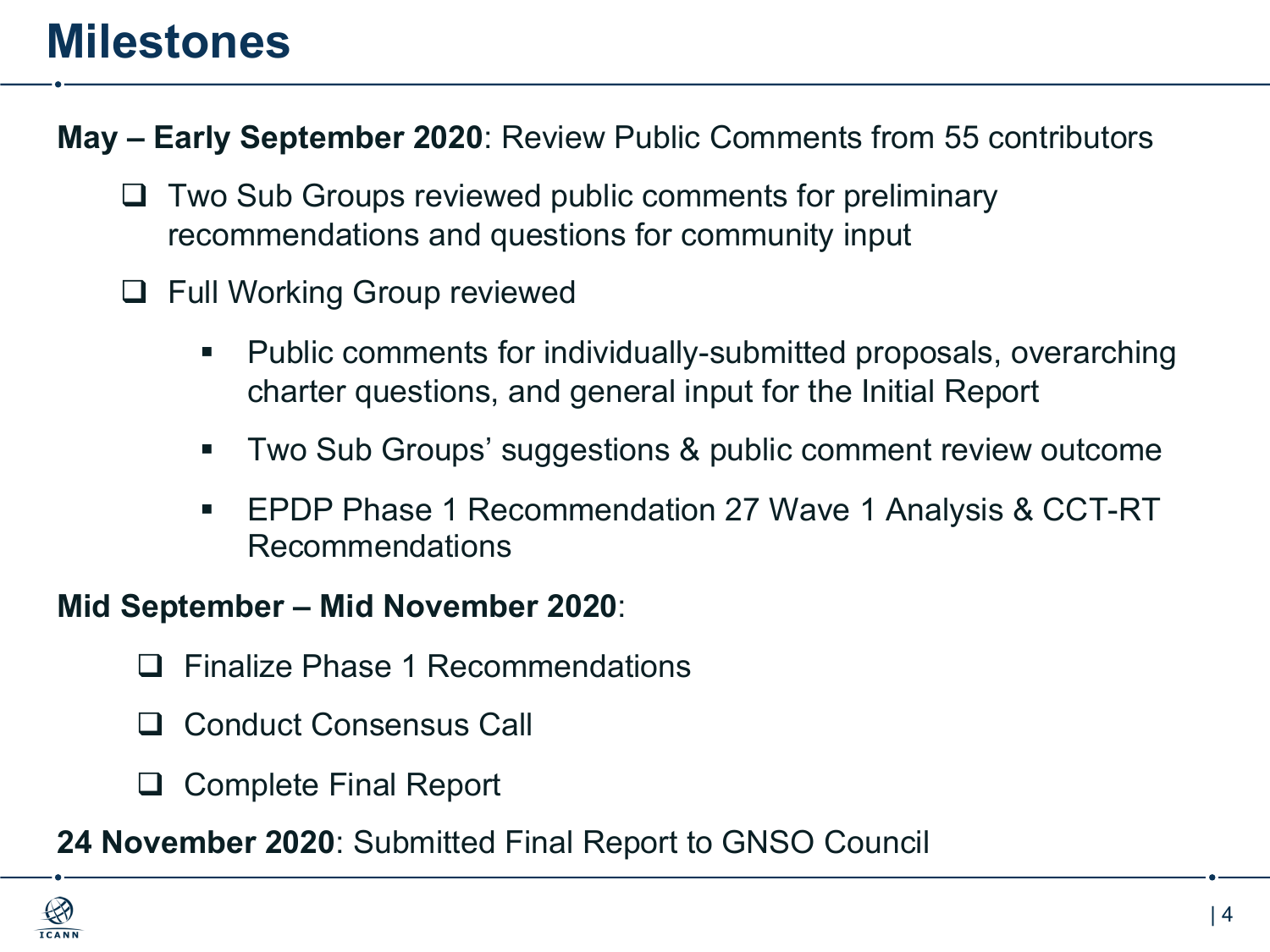# RPM PDP Phase 1 Final Recommendations

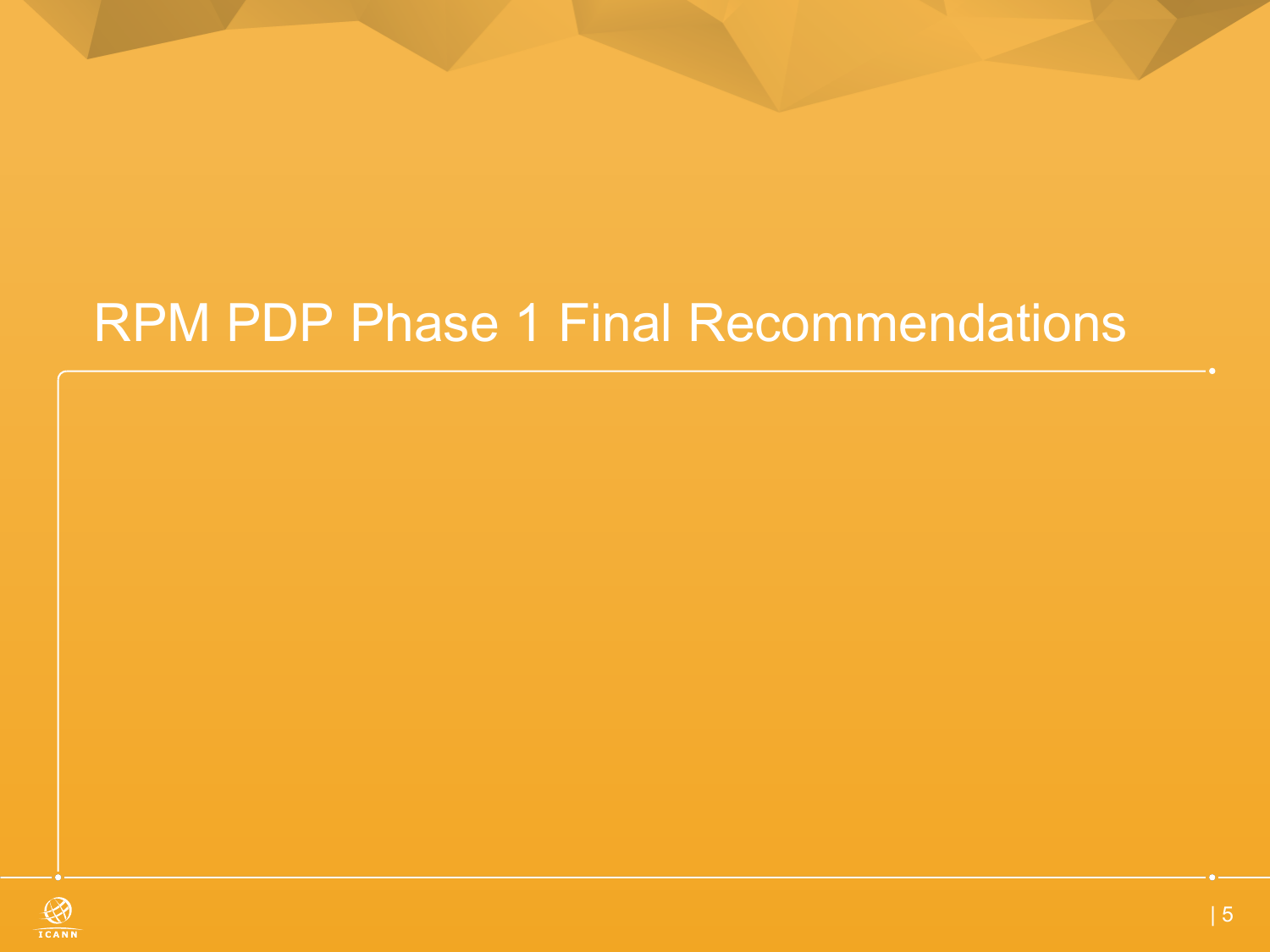### **Recommendation Overview**

- ◉ 35 Total Recommendations for RPMs applicable to gTLDs launched under the 2012 New gTLD Program
- ◉ 34 achieved "Full Consensus" & 1 achieved "Consensus" (TMCH Final Recommendation #1)
	- 9 maintain the status quo
	- 10 modify existing operational practice
	- 15 create new policies and procedures
	- 1 Overarching Data Collection recommendation
- ◉ Subsequent slides include summary or excerpt of the 35 Recommendations and the minority statement; see full text, including implementation guidance if applicable, in the Final Report

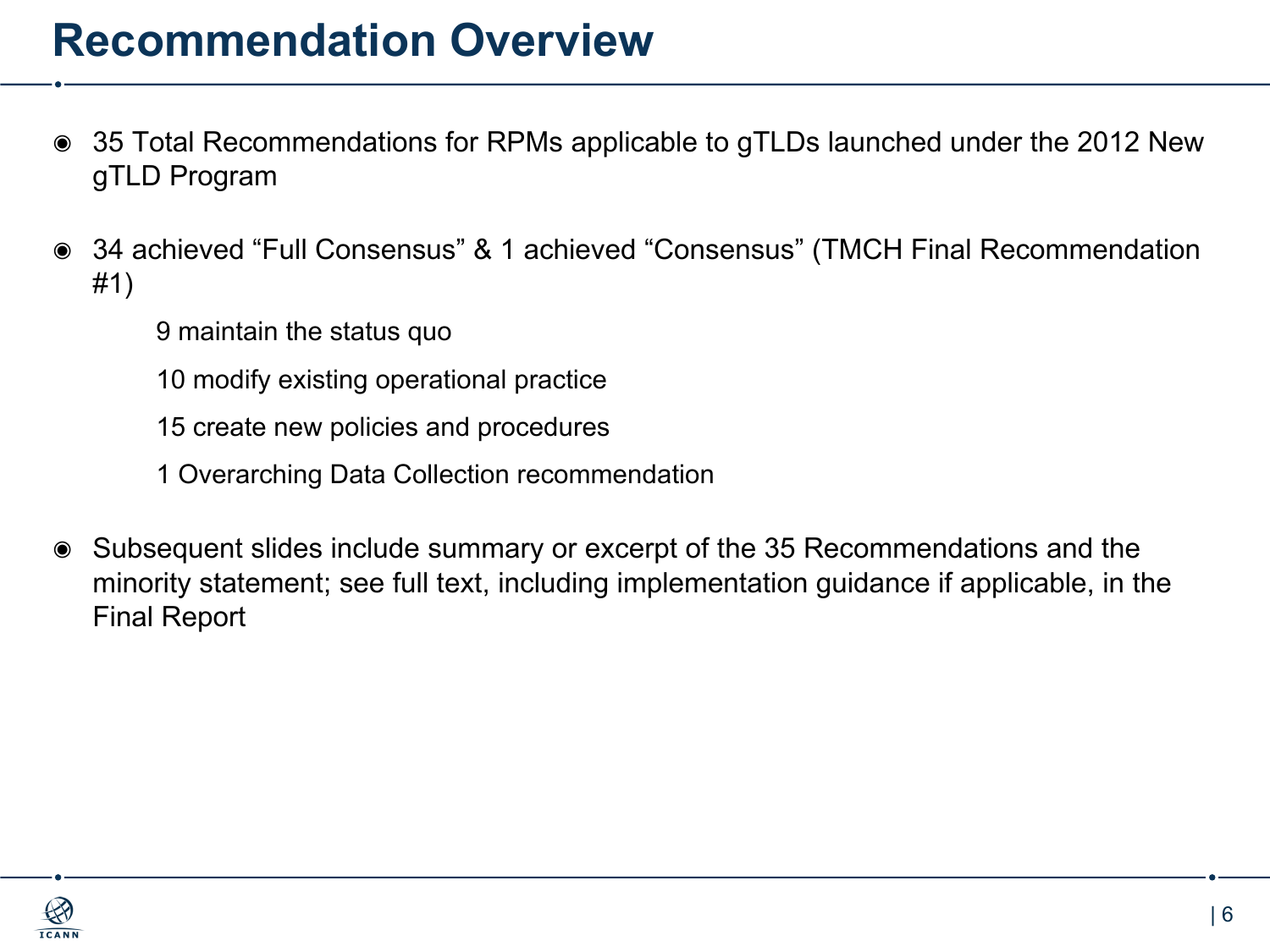## **Recs to Maintain Status Quo**

### ◉ TMCH:

"TM+50" rule

"Exact Match" rule

Scope of Applicability of Sunrise & Claims RPMs to specific gTLDs for trademarks containing dictionary term(s)

### ◉ Sunrise:

Mandatory Sunrise Period

• Exception for those who receive exemptions pursuant to Spec 13 .Brand TLDs & Section 6 of Spec 9 Registry Operator Code of Conduct

Requirements for the Sunrise Period

Availability of Sunrise registration only for identical matches

NOT to limit the scope of Sunrise Registrations to the categories of goods/services for which trademark was registered

NOT to create a challenge mechanism relating to Premium/Reserved Names

NO mandatory publication of the Reserved Names lists

### ◉ Trademark Claims

Mandatory Claims Period (also cover the Limited Registration Period) "Exact Match" rule (exact matching criteria for the Claims Notice)

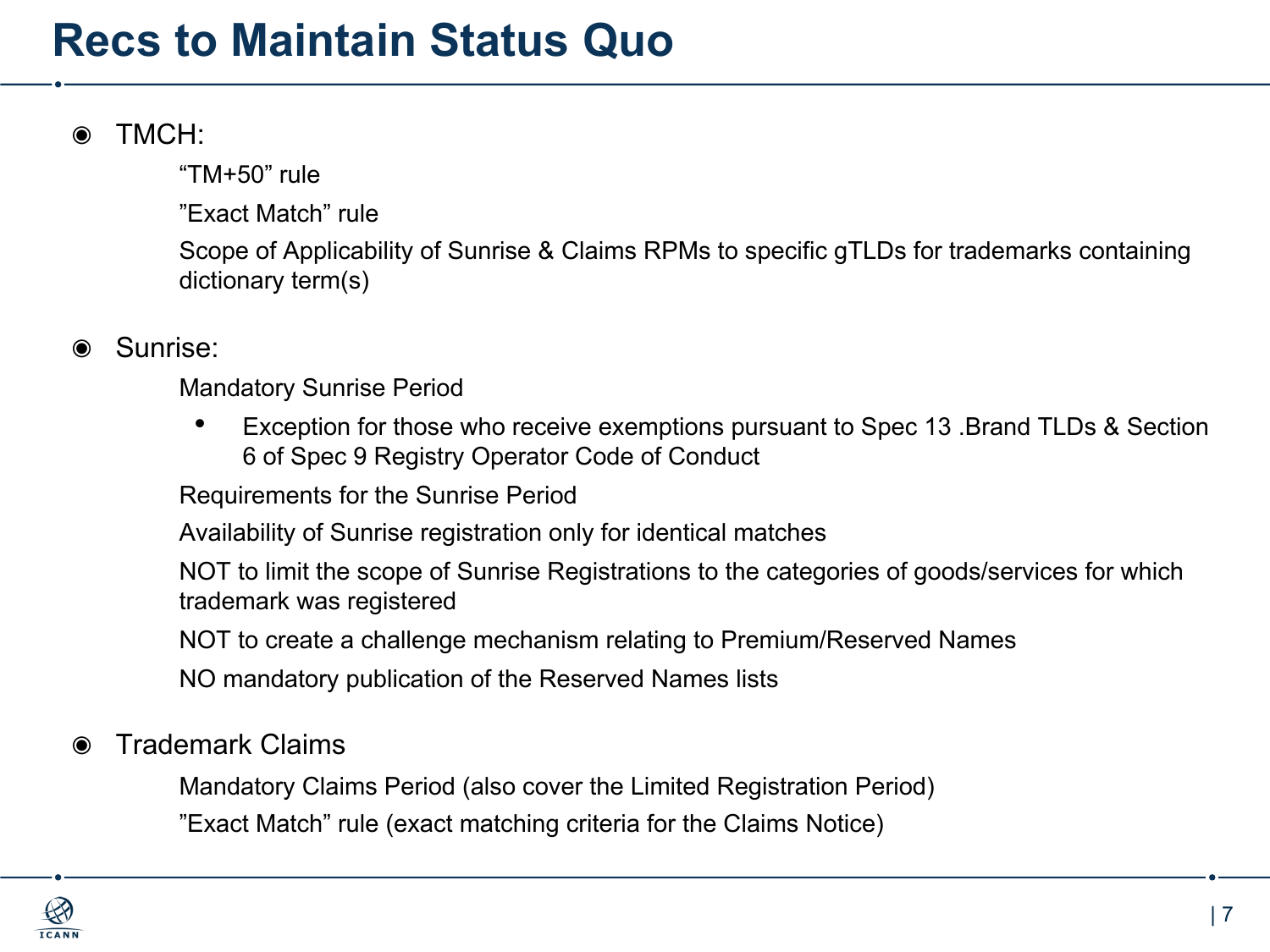## **Recs to Modify Existing Operational Practice**

### ◉ URS:

Providers to send notices to Respondent after Registry/Registrar has forwarded registration data ICANN org, Registries, Registrars, and Providers to take steps to ensure contact details are up to date Providers to require that Examiners document their rationale in sufficient detail IRT reviews implementation issues with respect to Registry Requirement 10 in URS High Level requirements in the "URS High Level Technical Requirements for Registries and Registrars"

Remove "Technical" in title of "URS High Level Technical Requirements for Registries and Registrars"

### ◉ TMCH:

Validation Provider primarily responsible for educating rights-holders, domain name registrants, and potential registrants about its services; IRT to work with Validation Provider and consider enhancing existing educational materials, with additional attention to registrants

Database Provider must maintain industry-standard levels of redundancy and uptime

#### ◉ Sunrise

SDRP not intended to allow challenges to Sunrise registrations on grounds of invalid Trademark Record; Registry Operator to immediately suspend domain name registration to allow registrant to file challenge under the TMCH's dispute resolution procedure

#### ◉ Trademark Claims:

Maintain current requirement to send the Claims Notice before a registration is completed; ICANN org can work with Registrars to address implementation issues

Revise language of Trademark Claims Notice to improve the understanding of recipients; reflect more specific information about the trademark(s) for which it is being issued, and communicate its meaning and implications

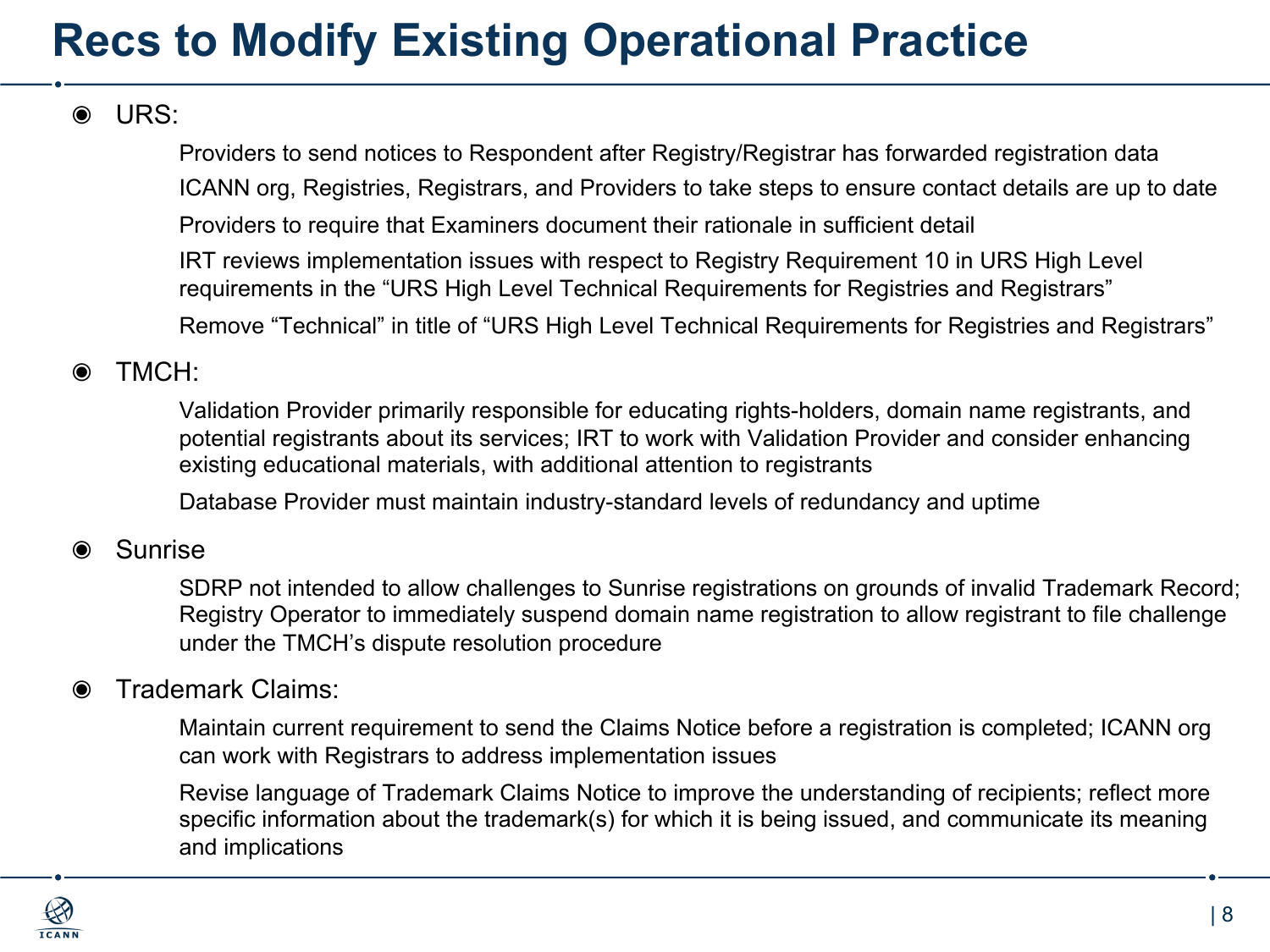## **URS: Recs for New Policies and Procedures**

#### ◉ GDPR (aligns with EPDP recommendations):

Complainant must only be required to insert publicly-available WHOIS/RDDS data in Initial Complaint; allow update to Complaint within 2-3 calendar days

URS Panelists have discretion to decide whether to publish/redact registration data in the Determination; URS party has the right to request redaction

Clearly define what "Default Period" means; registrant must not change public and non-public registration data elements during the Default Period

◉ Language:

Incorporate in full Rule #11 of UDRP Rules regarding "Language of Proceedings"

Provider must translate Notice of Complaint into the language of the Registration Agreement

◉ Examiner:

Provider maintains and publishes list of Examiners and their qualifications (CVs); identify how often each one has been appointed and link to their decisions

Provider publishes and reasonably enforces an effective Examiner Conflict of Interest Policy

#### ◉ Education:

Uniform set of educational materials for guidance on what is needed to meet the "clear and convincing" burden of proof

Informational materials to assist Complainants and Respondents, including FAQs, forms, reference materials to explain Providers' services & practices

#### ◉ Complaint Mechanism(s):

ICANN org to establish a compliance mechanism(s), including an avenue for any party in the URS process to file complaints and seek resolution

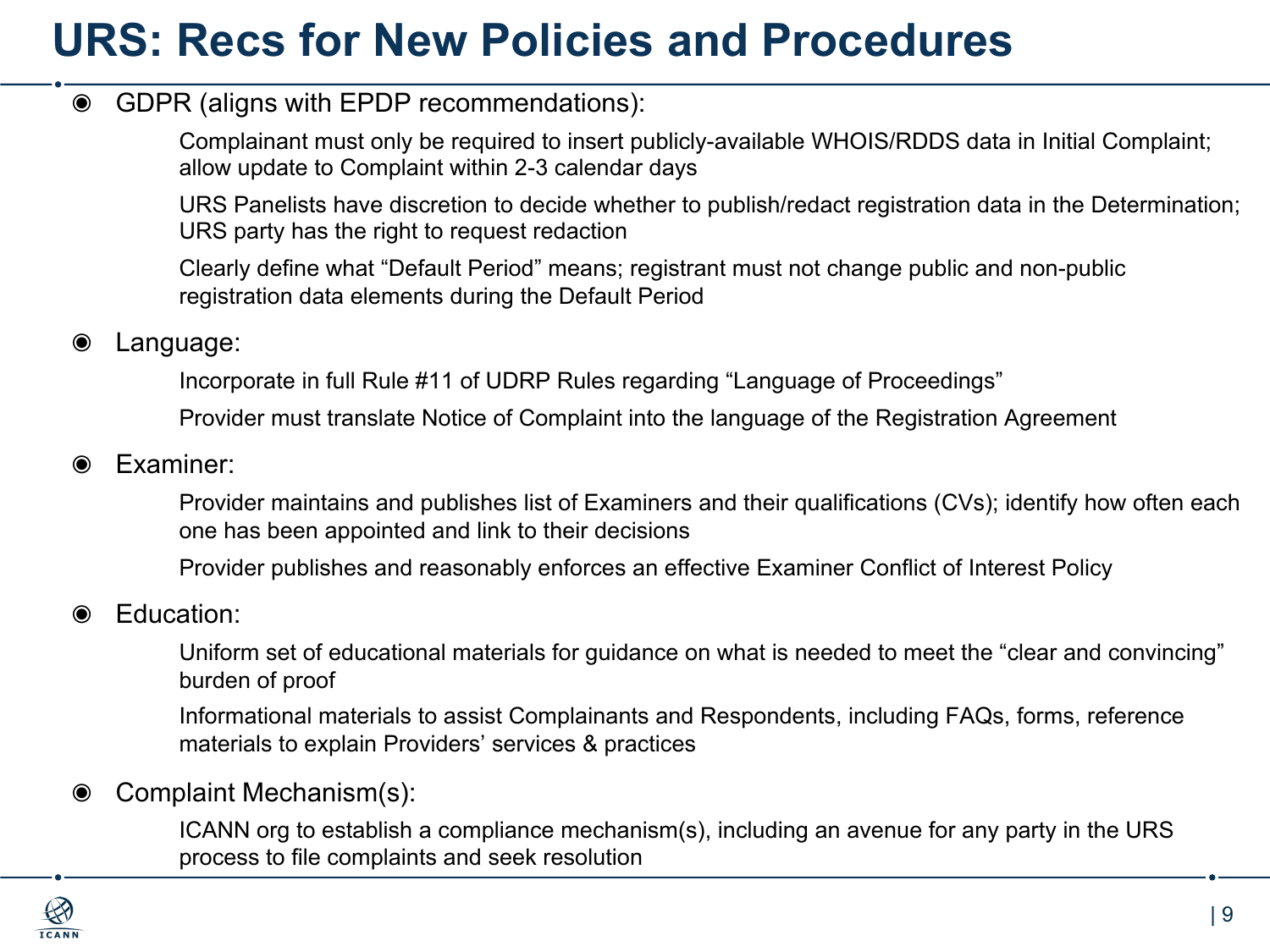## **Other RPMs: Recs for New Policies and Procedures**

#### ◉ TMCH (the only recommendation that did not achieve "full consensus", see Slide 8):

Only "word marks" (including service marks, collective marks and certification marks) that meet one of the following requirements are eligible for the mandatory Sunrise and Trademark Claims RPMs:

- a. Nationally or regionally registered word marks from all jurisdictions; or
- b. Word marks validated by a court of law or other judicial proceeding; or
- c. Word marks that are protected by a statute or treaty that is in effect at the time the mark is submitted to the TMCH and that are listed with a national or regional trademark office

Geographical indications, protected designations of origin, and other signs protected by quality schemes for distinguishing or indicating the geographic source or quality of goods or services are not eligible for the mandatory Sunrise and Trademark Claims RPMs (unless they are also trademarks as defined in (a) or (b))

TMCH Validation Provider(s), registry operators and other third parties may provide ancillary services to intellectual property rights-holders; these other forms of intellectual property must be held in a separate ancillary database

#### ◉ Sunrise:

Registry Agreement for future new gTLDs to include a provision stating that a Registry Operator shall not operate its TLD in such a way as to have the effect of intentionally circumventing the mandatory RPMs or restricting brand owners' reasonable use of the Sunrise RPM

#### ◉ Trademark Claims:

Current mandatory Claims Period remain uniform for all gTLDs in subsequent rounds, with exception for those exempted pursuant to Spec 13 .Brand TLDs & Section 6 of Spec 9 Registry Operator Code of Conduct

Trademark Claims Notice to be delivered both in English and the language of the registration agreement

#### ◉ Trademark Post-Delegation Dispute Resolution Procedure (TM-PDDRP):

Multiple disputes filed by unrelated entities against the same Registry Operator may be initially submitted as a joint Complaint, or may, at the discretion of the Panel, be consolidated upon request

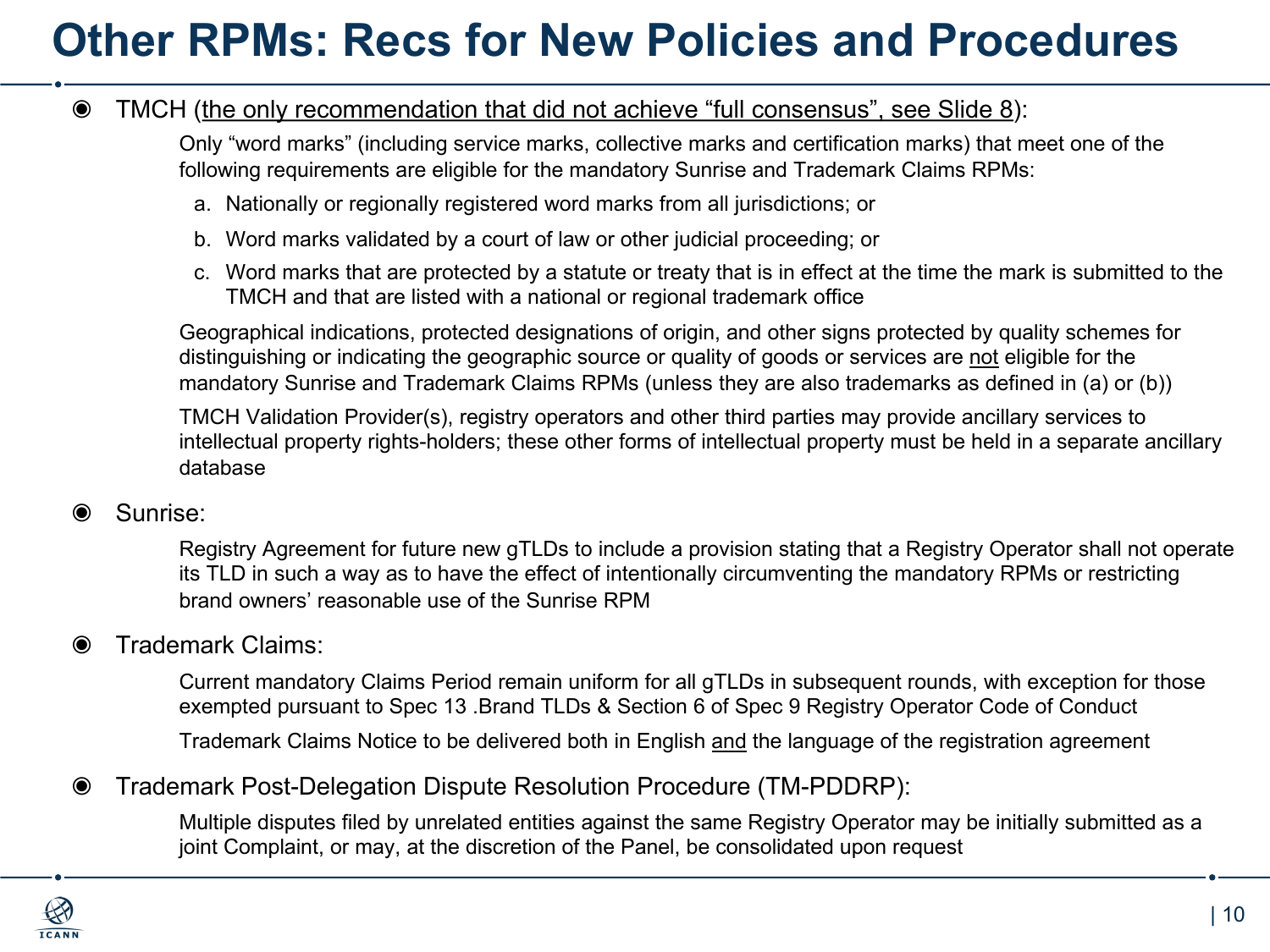## **Recommendation: Overarching Data Collection**

◉ For future new gTLD rounds, ICANN Org to collect the following data on at least an annual basis and make the data available to future RPM review teams:

Number of marks submitted for validation in each category of marks accepted by the TMCH;

Number of successfully validated marks in each category of marks accepted by the TMCH;

Number of labels generated for all successfully validated marks;

Number of abused labels;

Number of marks deactivated in and removed from the TMCH;

Breakdown of the scripts/languages represented in a validated and active trademark in the TMCH; and Number of cases decided under the TMCH dispute resolution procedure.

- ◉ For future new gTLD rounds, ICANN-accredited registrars must provide ICANN Org with periodic reports of the number of Claims Notices that were sent out to prospective registrants, not less than every 12 months
- ◉ ICANN Org explore developing a mechanism, in consultation with the URS Providers, to enable publication and search of all URS Determinations in a uniform format
- ◉ ICANN org to also collect data concerning trademark owners' and registrants' experience with the RPMs that can be provided to future RPM review teams

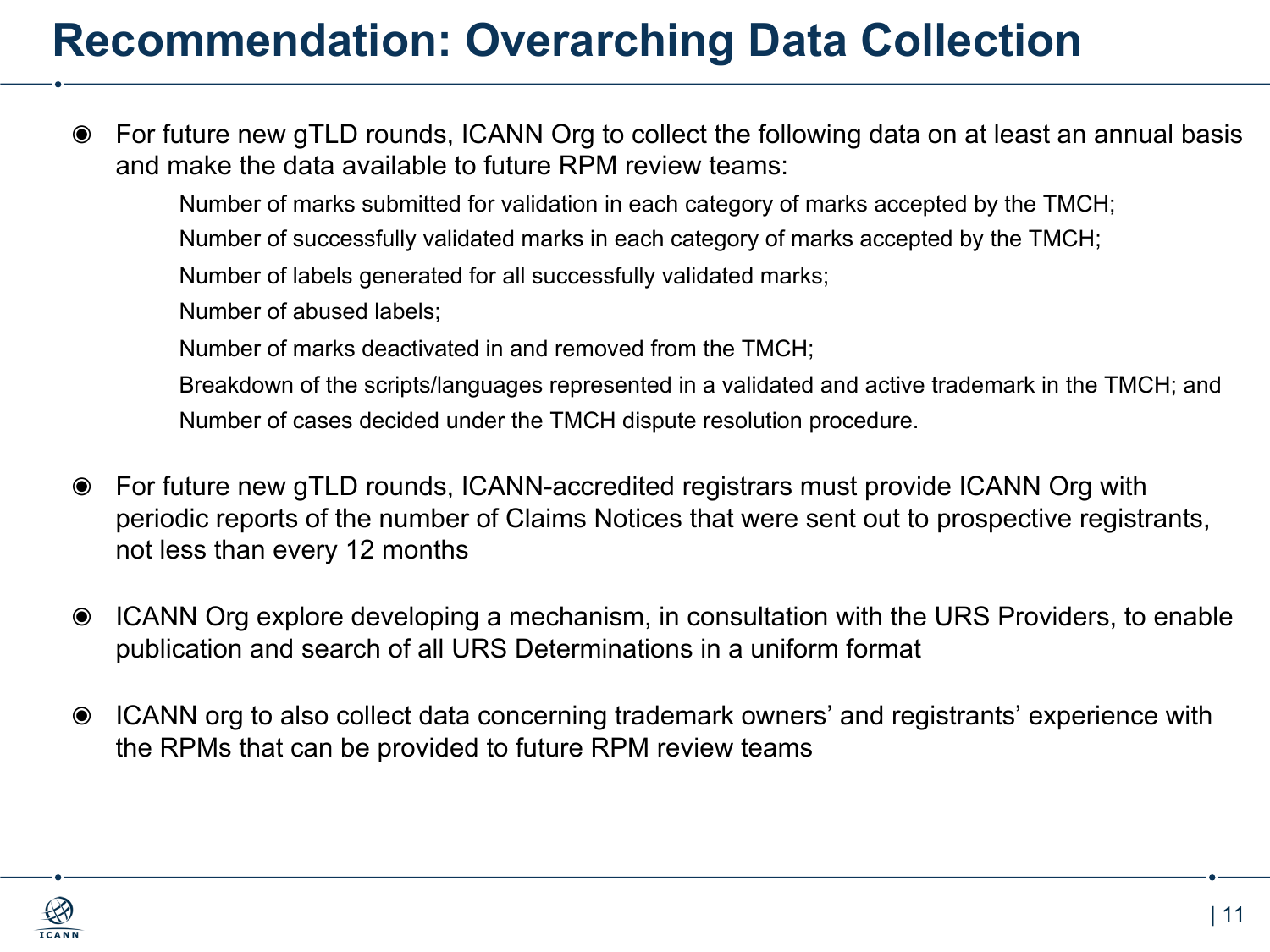## **Minority Statement on TMCH Final Rec #1**

Important to note that minority statement did not oppose the primary thrust of the recommendation, but had concerns over a single definition:

- ◉ "Word Marks" not satisfactorily defined, thereby enabling the continued misapprehension of the scope and applicability of the TMCH by the TMCH Validation Provider
- ◉ Absence of a satisfactory definition of "Word Mark" will likely contribute to the continuation of the erroneous TMCH Validation Provider practices, which violate the fundamental promise that the TMCH would not expand rights but would rather only recognize existing rights e.g. inclusion of Text-Plus Marks
- ◉ Problem compounded by unwarranted lack of transparency of the TMCH database

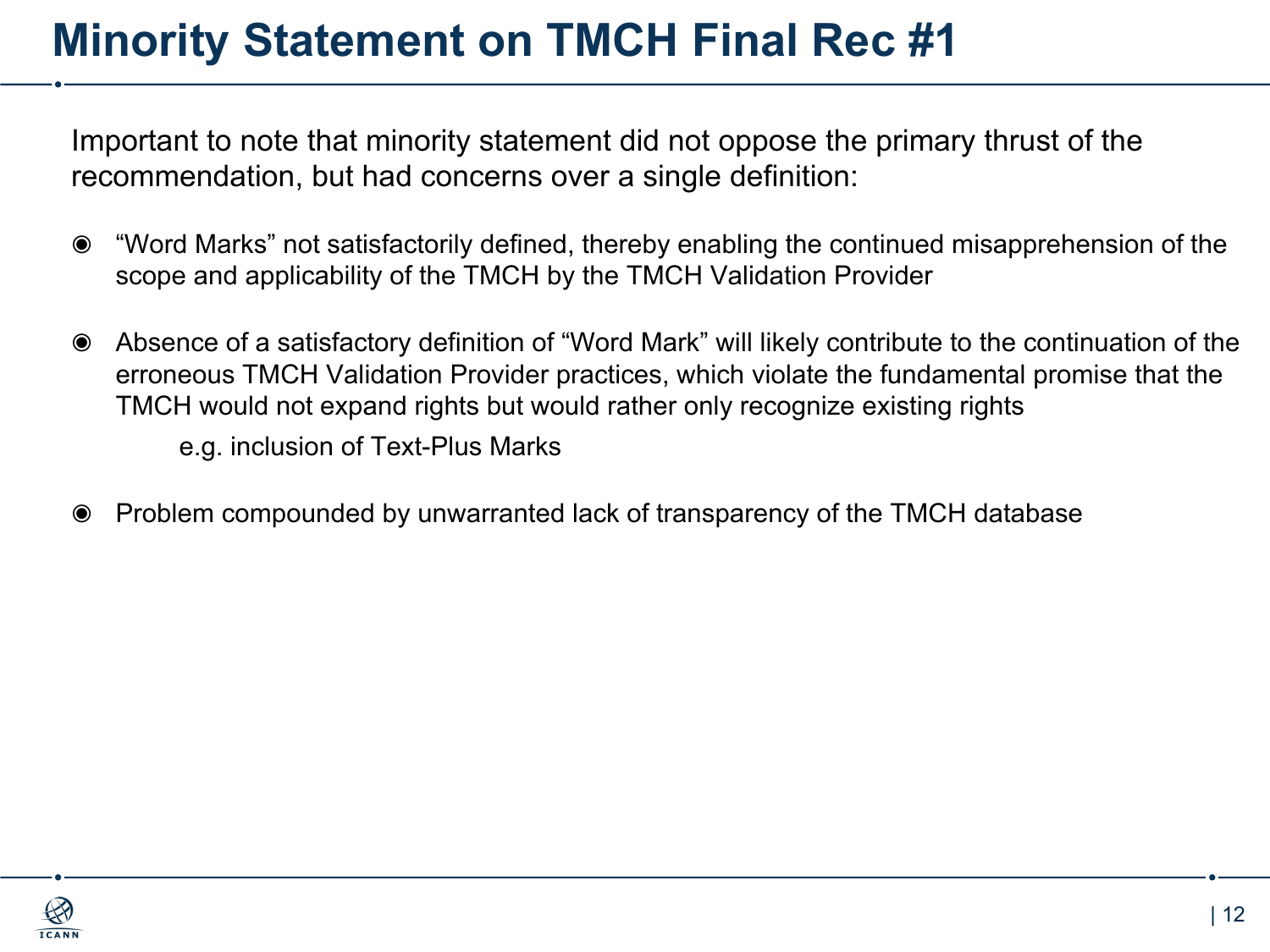## **Next Steps**

- ◉ GNSO Council considers recommendations and Final Report, and if approved send Recommendations Report to the ICANN Board (Sections 7 & 8, ICANN Bylaws Annex A and GNSO PDP Manual)
- ◉ Public comment proceeding on GNSO Council-approved recommendations (Section 3.6; ICANN Bylaws on Notice & Comment on Policy Actions, before Board consideration)
- ◉ ICANN Board considers recommendations and Final Report (Section 9, Bylaws Annex A)
- ◉ If Board adopts recommendations, Board normally also directs ICANN org to begin implementation and GNSO Council generally forms IRT to advise org

### **Note on RPMS Phase 2:**

◉ ADR: GNSO Council to form charter drafting / scoping team (1 month to 3 months)